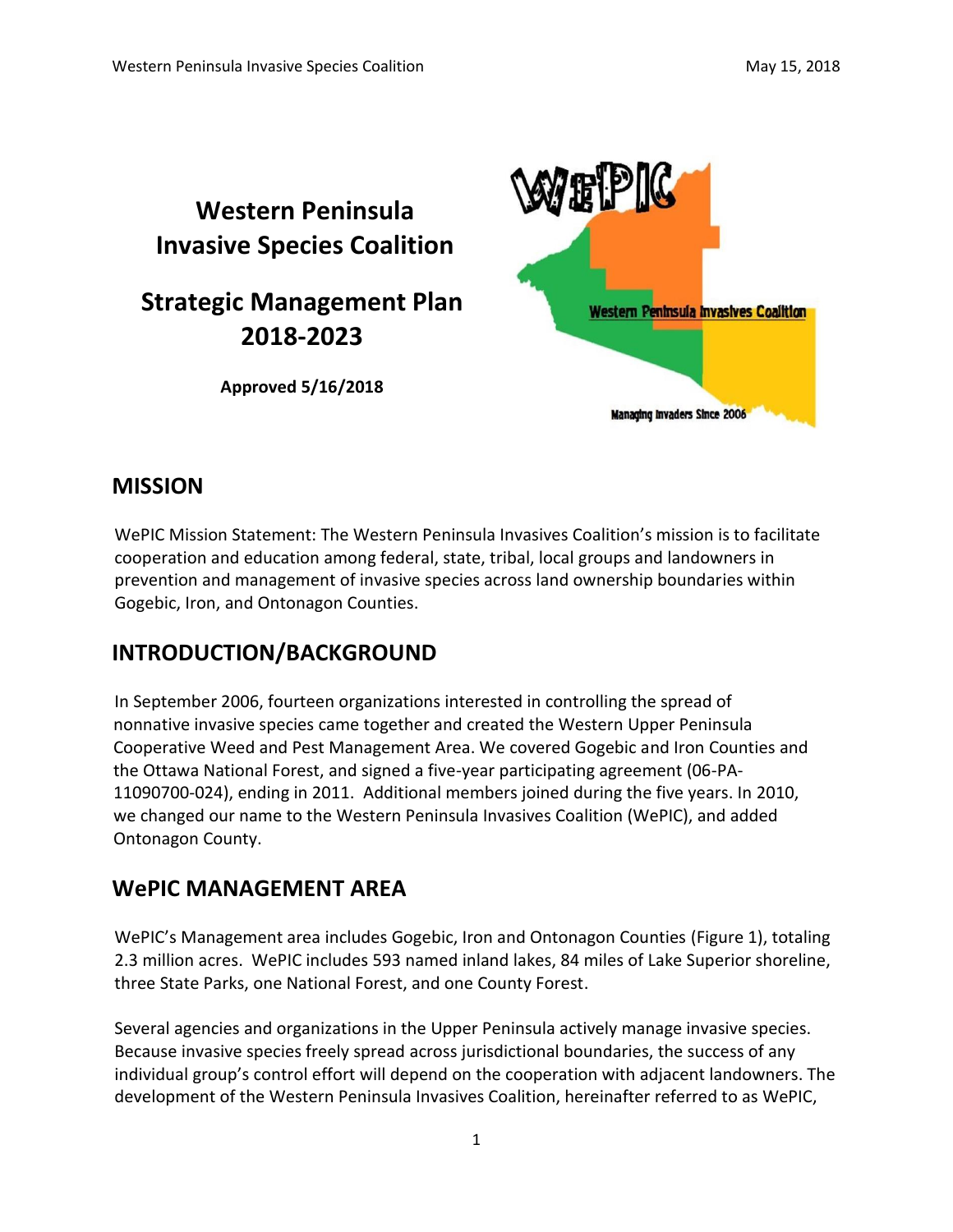helped establish a long-term relationship to deal with the long-term problem of non-native invasive species and created a mechanism for ongoing resource sharing and collaboration for education, prevention, and control. It is to our mutual benefit and interest to work cooperatively to inventory, monitor, reduce, and prevent the spread of invasive species across jurisdictional boundaries within the three counties. This cooperative effort will continue to enhance working relationships between individuals and organizations interested in achieving better results in the fight against invasive species, and maintaining healthy and resilient ecosystems.



**Figure 1.** WePIC area.

#### **GOALS and OBJECTIVES**

The primary goals of WePIC are to work through our partnership base to:

- Raise public awareness about invasive species in or on Gogebic, Iron, and Ontonagon Counties lands and waters.
- Prevent invasive species spread through early detection and rapid response.
- Address known populations of invasive species utilizing integrated invasive species management methods where appropriate.
- Encourage native species during restoration projects; and
- Continually work to enhance collaboration among all stakeholders involved with WePIC.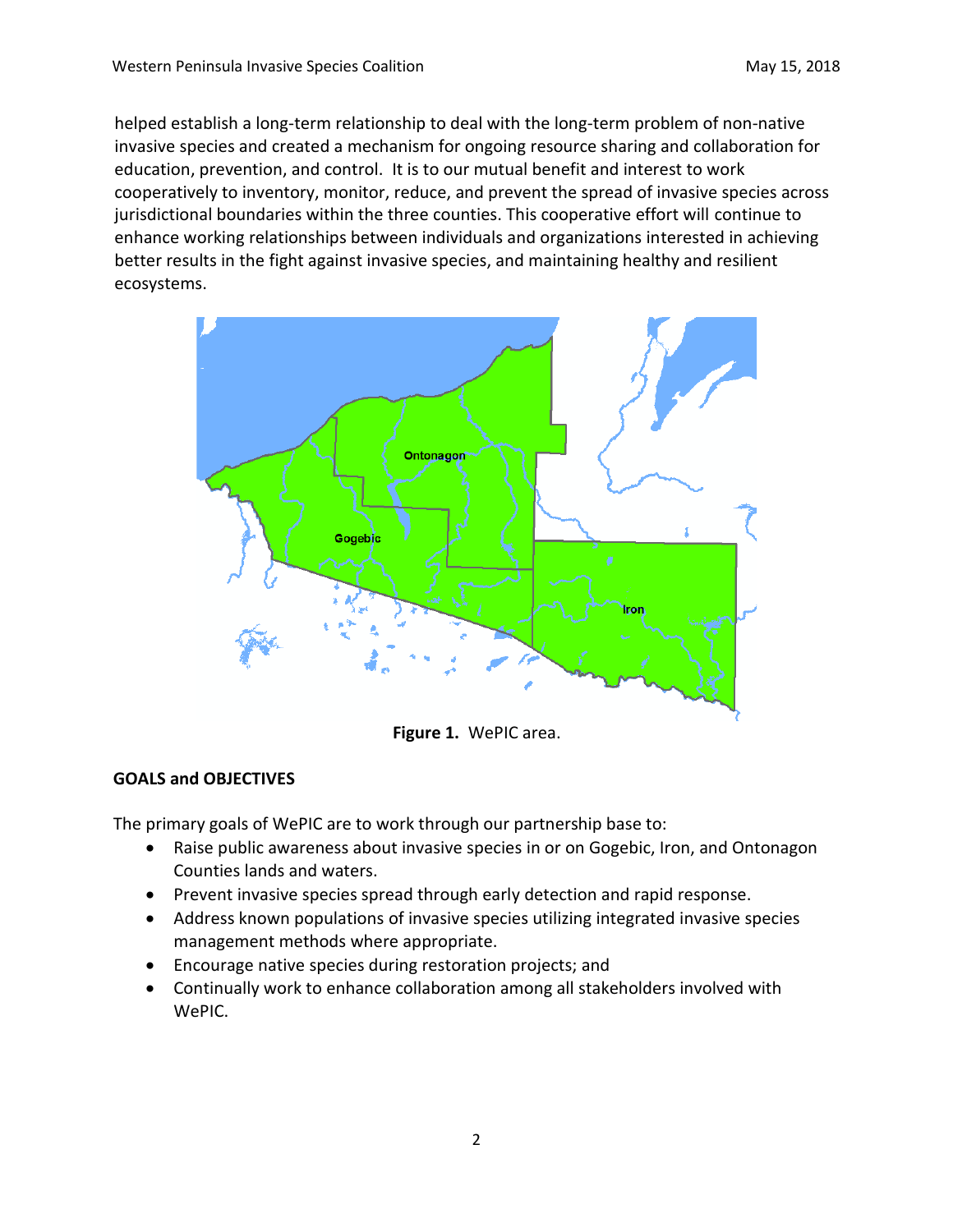**Goal 1:** Raise public awareness about invasive species in or on Gogebic, Iron, and Ontonagon Counties lands and waters.

Education is essential to meeting the goals of WePIC, as determined by its partners. WePIC's educational outreach is focused on increasing awareness of the problem of invasive species and the role that humans play in spreading invasive plants and animals, and helping people take action in their own communities. Through education, the public can help to reduce the impact of invasive species in the WePIC management area. Community-based prevention measures can dramatically curtail the expansion of established populations.

**Objective 1.1:** Conduct education and training programs for partners and members of the public to increase awareness of prevention and early detection measures.

## **Strategic Actions:**

- 1. Conduct invasive species educational presentations across the entire WePIC area.
- 2. Assess and conduct targeted education and training for WePIC partners.
- 3. Conduct outreach and targeted training programs for citizen groups: recreationists, clubs/associations, volunteer groups, youth groups, and others.
- 4. Connect with public officials and industry workers to conduct targeted training, including best management practices, for: road crews, foresters, private loggers, municipal workers, etc.
- 5. Incorporate the use of regional prevention campaigns/programs into WePIC education and outreach (Clean Boats Clean Waters, Stop Aquatic Hitchhikers, Play Clean Go, etc.).
- 6. Work with area schools to include invasive species education in the curriculum of elementary and high school students. Guide hands on learning through projects and join in on field trips.
- 7. Develop cooperative workdays and projects for citizens and Partners across the WePIC area.
- 8. Provide WePIC representation and invasive species education at area meetings, conferences, and other functions.

**Objective 1.2:** Provide information via easily accessible means to the public at large.

WePIC will develop and distribute educational information in many forms for the general public and provide specific information to target audiences about the impacts of invasive species and the public's roles and responsibilities.

### **Strategic Actions**

1. Obtain existing educational publications/resources from other agencies and partners (ex. DNR, MIPN, MISIN, USFS and Extension Services) to distribute at public functions (community events, school functions, county fairs, etc.)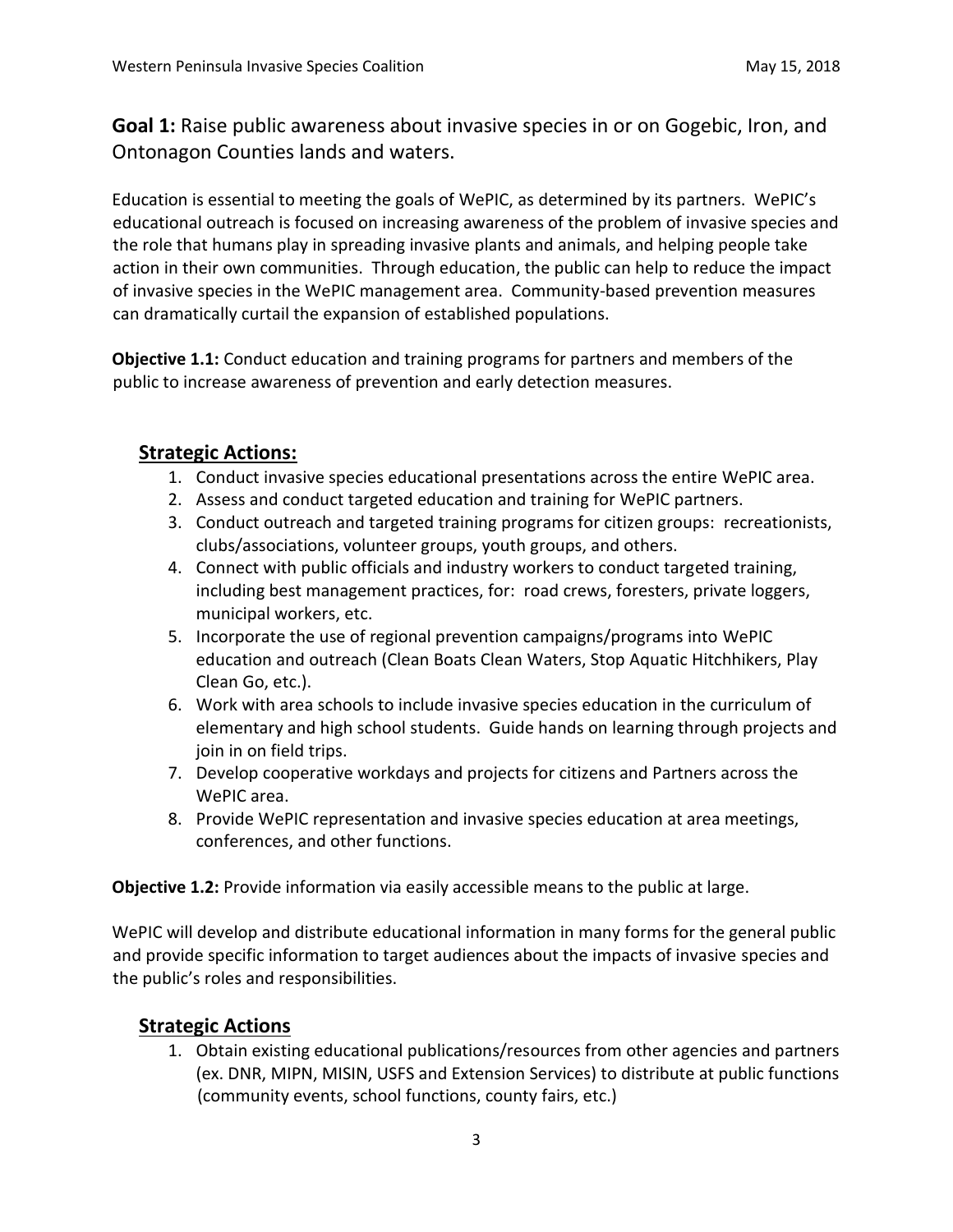- 2. Maintain a WePIC educational brochure for the public; distribute at public functions and places (community events, local libraries etc.)
- 3. Develop additional educational materials as able and affordable; distribute at public functions and places. Examples: pens, magnets, posters, signs, buttons, pamphlets, calendars, booklets, placemats, and other printed materials.
- 4. Provide targeted educational materials for various citizen and professional groups as able and affordable (recreational clubs, gardeners, plant industry workers, landowners, road crews, etc.).
- 5. Communicate with the audience of WePIC Partners and citizens through the Internet:
	- a. Maintain a WePIC email list and encourage citizens to join at public events. Use email list to inform the public of WePIC events and invasive species news.
	- b. Maintain the WePIC email address (wepiccisma@gmail.com) as a consistent and convenient contact for the public.
	- c. Utilize social media (Facebook, Instagram, Twitter, etc.) to communicate with WePIC constituents.
- 6. Utilize "traditional" media to further reach local residents (press releases, newspapers, radio, and television). An annual work plan will specify dates and topics.
- 7. Increase the use of signage if affordable (billboards, metal signs, temporary signs, etc.) to reach outdoor recreationists and tourists at high traffic areas such as boat landings, trailheads, and along roadways.
- 8. Maintain a WePIC newsletter and distribute widely in the WePIC area in a timely fashion.
- **Objective 1.3:** Maintain up-to-date information on invasive species threats, management, and research.

### **Strategic Actions**

- 1. Use a variety of resources (paper/digital publications, webinars, articles, professional contacts, etc.) to keep WePIC staff, Partners, and members of the public knowledgeable and up-to-date.
- 2. Encourage WePIC staff and Partners to attend local and regional invasive species conferences, conventions, and meetings as able.
- 3. Promote the sharing of information among Partners, members, natural resources professionals, and other interested parties.

# **Goal 2: Early Detection and Rapid Response**

Once an invasive species is established in a new area, it can spread quickly and overwhelm local resources, making eradication costly, if not impossible. As such, WePIC places a high emphasis on detecting new species and populations of invasives early, and rapidly responding with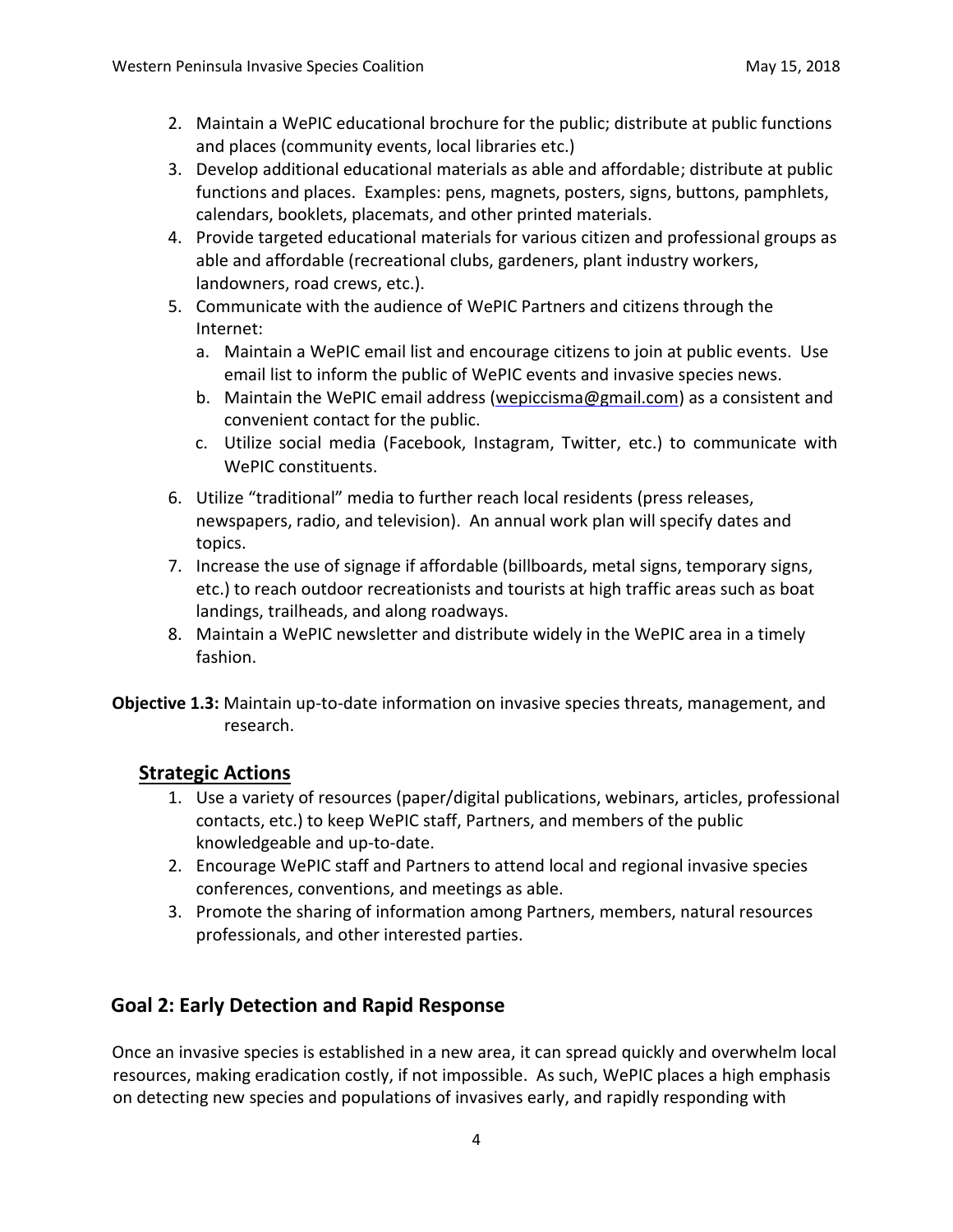control and eradication efforts. These control efforts are the most cost effective and provide a high return on investment.

**Objective 2.1:** Identify target species for prevention and control. Review priority and watch species lists created by the [State of Michigan](http://www.michigan.gov/invasives/0,5664,7-324-68002_71240---,00.html) and WePIC partners. What species will be emphasized will be developed based on area needs by WePIC partners and identified in the annual work plans.

### **Strategic Actions**

- 1. Review target species annually, or as needed, to reflect the current state of invasive species in the WePIC area as well as new invasives identified by state agencies as early detection threats.
- 2. Identify locations within the WePIC management area in need of early detection mapping/monitoring. Examples include areas that have never been surveyed and areas deemed "high risk" as likely invasive entry/spread points (parks, roads, etc.).
- 3. Do an online survey of WePIC members to help identify target species.

**Objective 2.2:** Develop and enhance the capacity to detect priority invasive species populations.

### **Strategic Actions**

- 1. Maintain standardized invasive species mapping protocols for use by WePIC staff and volunteers, compatible with the Midwest Invasive Species Information Network (MISIN) requirements.
- 2. Conduct invasive species survey work by WePIC staff using protocols and targeting areas and species identified in Objective 2.1 as capacity and funding allows. Use results for management planning.
- 3. Support invasive species surveys and reporting by WePIC cooperators, volunteers, and members of the public. Assist in identification of unknown species and facilitate reporting to MISIN.
- **Objective 2.3:** Respond to newly discovered/localized invasive species throughout the WePIC management area in a timely manner as capacity and funding allows.

### **Strategic Actions**

- 1. Maintain and develop cooperative relationships with regional natural resource managers and landowners; these relationships will help facilitate a quick response to reports of early detection species/populations.
- 2. Develop a formal process to make decisions on what species will be a priority for early detection and rapid response activities.
- 3. As funding and capacity allow, utilize WePIC partners to visit sites of new discovered/localized invasive species. Record location, habitat, abundance, photographs, and landowner information. If feasible, and with landowner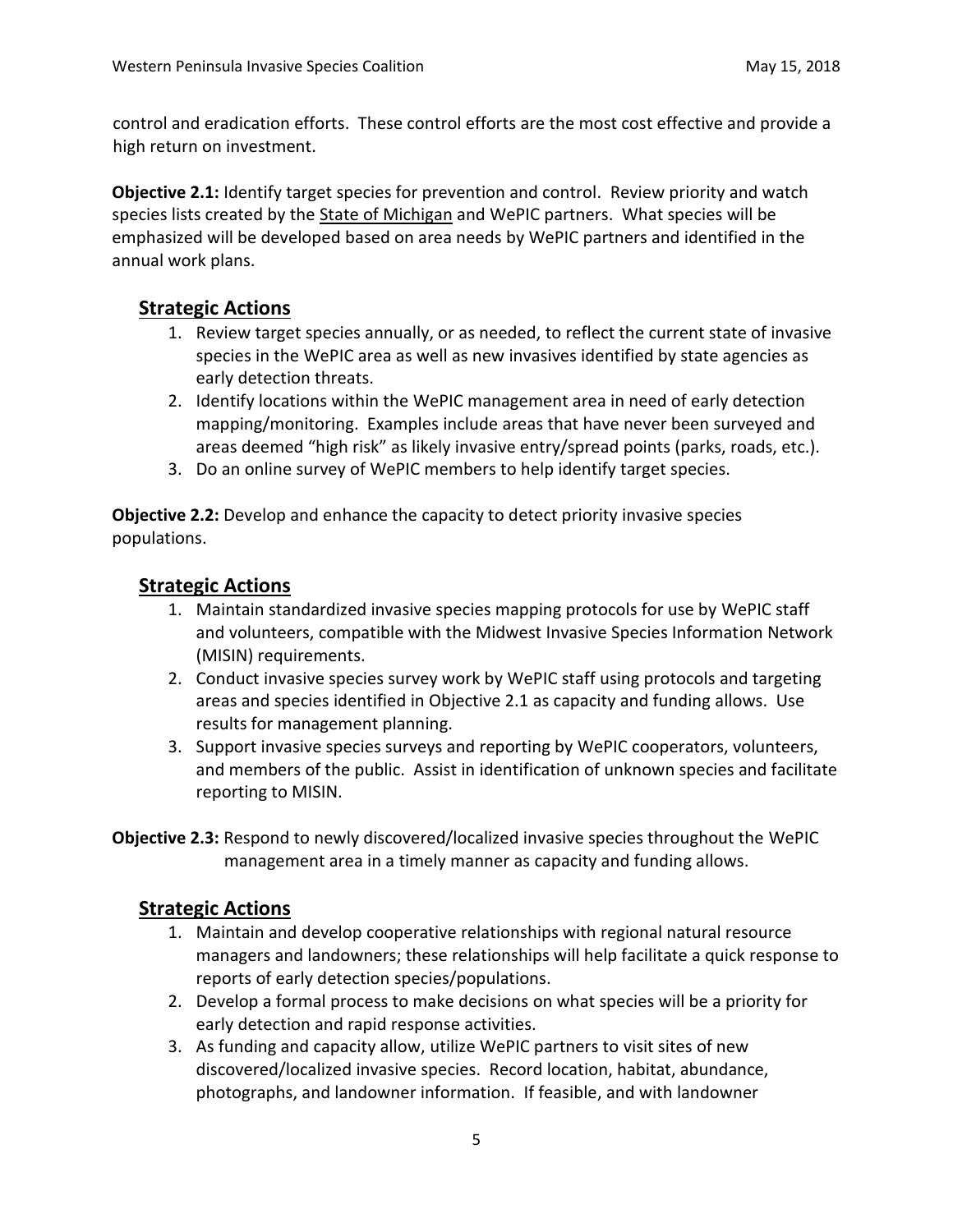permission, take measures to control the infestation. Conduct appropriate followup activities.

#### **Goal 3: Control and Management**

WePIC recognizes the negative ecological and economic impacts caused by invasive species. As such, we support the control and management of invasives, even those for which eradication may not be possible. WePIC will support and encourage control/management of invasive species, participating directly as capacity and funding allows. The following objectives will allow management to be addressed strategically using information, prioritization, and integrated techniques, resulting in more effective and efficient results.

**Objective 3.1:** Collect, manage, and share invasive species location data to make informed control and management decisions.

#### **Strategic Actions**

- 1. Maintain an internal database on invasive locations and work records within the WePIC area.
- 2. Regularly update records with WePIC survey results. Record details for each report or site visit, including observer, date, species, population size, population density, control history, and landowner contact information.
- 3. Report location data annually, or as needed, to the Midwest Invasive Species Information Network.
- 4. Maintain WePIC owned tools and supplies for use by partners and volunteers to control invasive species populations throughout the WePIC area.

**Objective 3.2:** Use an integrated approach to manage current invasive species populations.

#### **Strategic Actions**

- 1. Advocate Integrated Pest Management (IPM) practices, utilizing a combination of control techniques to effectively manage invasive populations on a case-by-case basis while limiting the economic and environmental impacts of treatment.
- 2. When conducting control work with staff and volunteers, WePIC will adhere to all legal requirements regarding property ownership, herbicide application and equipment use. Workers will follow all equipment and herbicide label instructions, and document landowner permission, required certifications, records of control activities, and abide by policies of the employer of record.
- 3. Provide landowners and land managers information on control and management options available for their own invasive species management projects.
- 4. Monitor and document results of control work and conduct follow-up treatments as needed and able.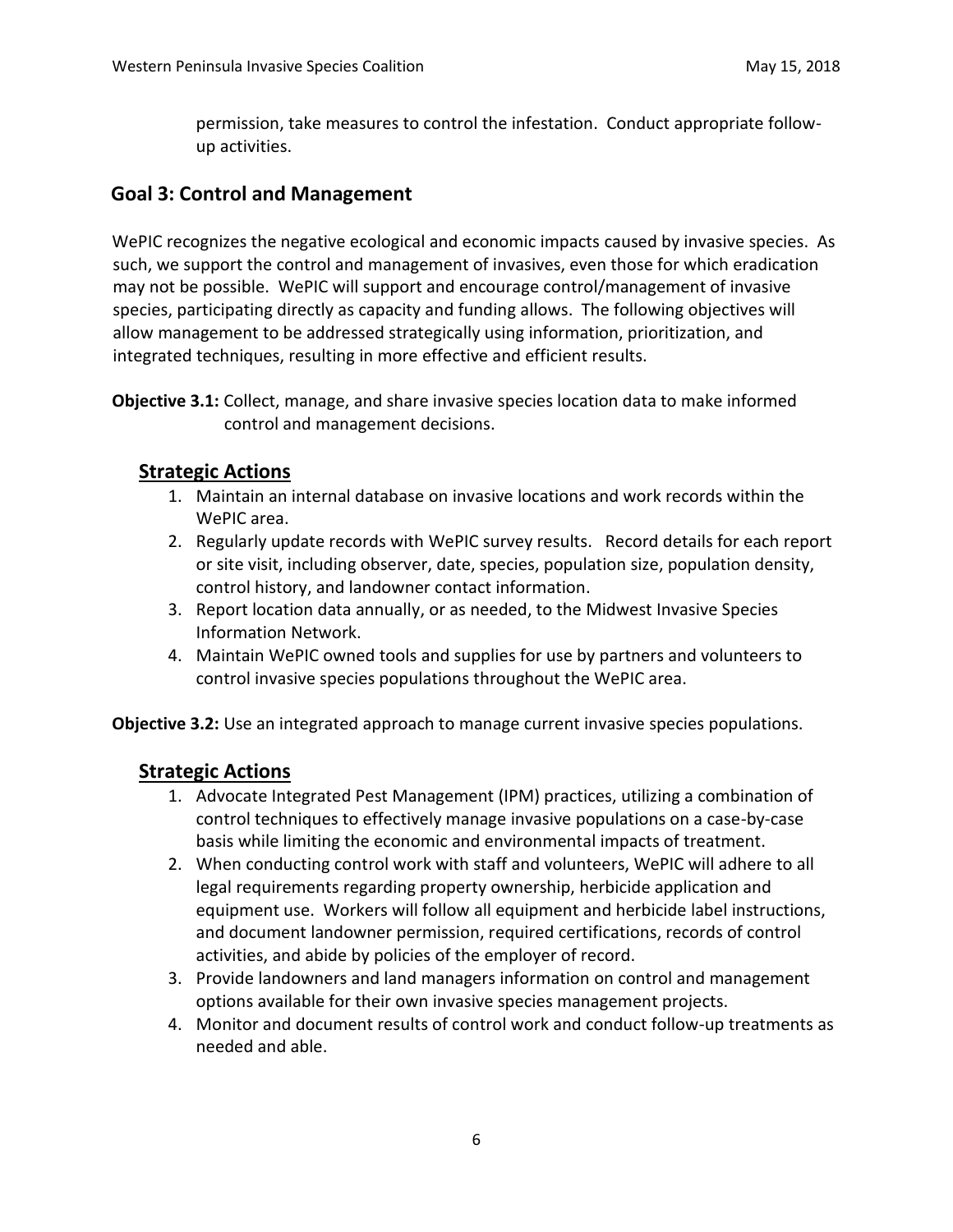#### **Goal 4: Restoration**

**Objective 4.1:** Include native species considerations in guidance for restoration and rehabilitation projects.

#### **Strategic Actions**

- 1. Advise land management agencies, townships, highway departments, landowners, and other interested parties on best management practices and appropriate restoration methods using native species.
- 2. Include restoration as a component in WePIC control efforts when and where appropriate.

### **Goal 5: Organizational Collaboration**

Recognizing that the success of WePIC is directly proportional to the combined collaboration and diversification of its Partners and their many members; WePIC acknowledges that its future is dependent on the structure and strength of the Partnership. As such, one of WePIC's primary goals will be to maintain and strengthen this collaboration of Partners thereby expanding the combined capacity to accomplish our stated goals.

**Objective 5.1:** Maintain and strengthen WePIC organizational structure and Partner base.

### **Strategic Actions**

- 1. Establish a new Steering Committee made up of an odd number of members, targeting 9 to 15 members.
- 2. Develop Managing Rules and Guidelines to govern the actions of the Steering Committee.
- 3. Revise the Memorandum of Understanding (MOU) as needed.
- 4. Actively recruit new Partner groups to join WePIC.
- 5. Seek out and recruit informal members/cooperators for inclusion in WePIC activities.

**Objective 5.2:** Strengthen cooperation and coordinate activities between and among current and potential Partners.

#### **Strategic Actions**

- 1. Establish and staff a Partner Coordinator/Project Manager, reporting to the Steering Committee.
- 2. Develop and maintain a Resources Assistance Directory (RAD) for partners in critical growth areas such as long & short term strategic planning, grant research and writing, membership recruitment, general fundraising, messaging and organizational development.
- 3. Prepare and maintain the WePIC approved annual work plan.
- 4. Encourage formation of WePIC Volunteer Action Team committees.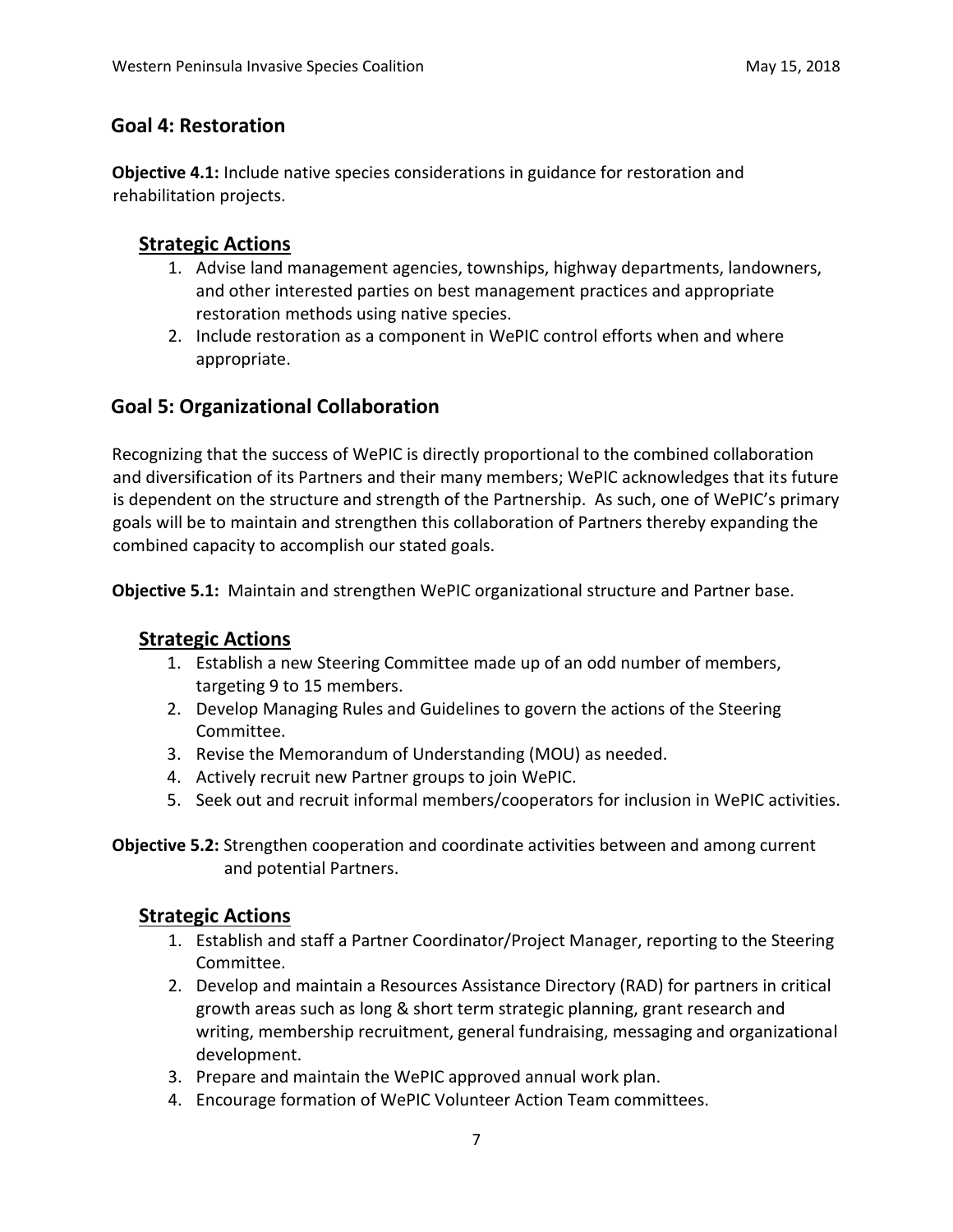- 5. Establish and maintain communications channels and events among partners.
- 6. Produce timely newsletter to inform Partners and public about WePIC accomplishments, events, and opportunities.
- 7. Continually work to strengthen existing partnerships.

**Objective 5.3:** Assist in funding opportunities to support Partner and WePIC activities.

#### **Strategic Actions**

- 1. All partners are encouraged to continue to seek funding for invasive species work through competitive grants and gifts and may seek funding independently and/or form collaborations as desired. Partners may request assistance from WePIC's Partner Coordinator/Project Manager to explore funding opportunities.
- 2. WePIC will review invasive species management funding opportunities on a regular basis and will communicate opportunities to interested/eligible Partners. Upon request, WePIC may provide Partners assistance in drafting and reviewing funding requests.
- 3. An agreement shall be drafted for any WePIC Partner who wishes to utilize the Iron Baraga Conservation District as a financial partner or fiscal agent/administrator for their grant. The agreement shall include a commitment by the WePIC Partner to complete the work of the grant and shall include a penalty clause identifying potential penalties to the WePIC Partner if the grant is not completed by the WePIC Partner and the Iron Baraga Conservation District, or its agents, has to complete the grant on the WePIC Partner's behalf to avoid damage to WePIC's or Iron Baraga Conservation District's reputation and financial standing. For each grant WePIC is awarded, a copy of the approved grant application along with other necessary documentation will be sent to:

Iron Baraga Conservation District 2 South 6<sup>th</sup> Street, Suite 15 Crystal Falls, Michigan 49920